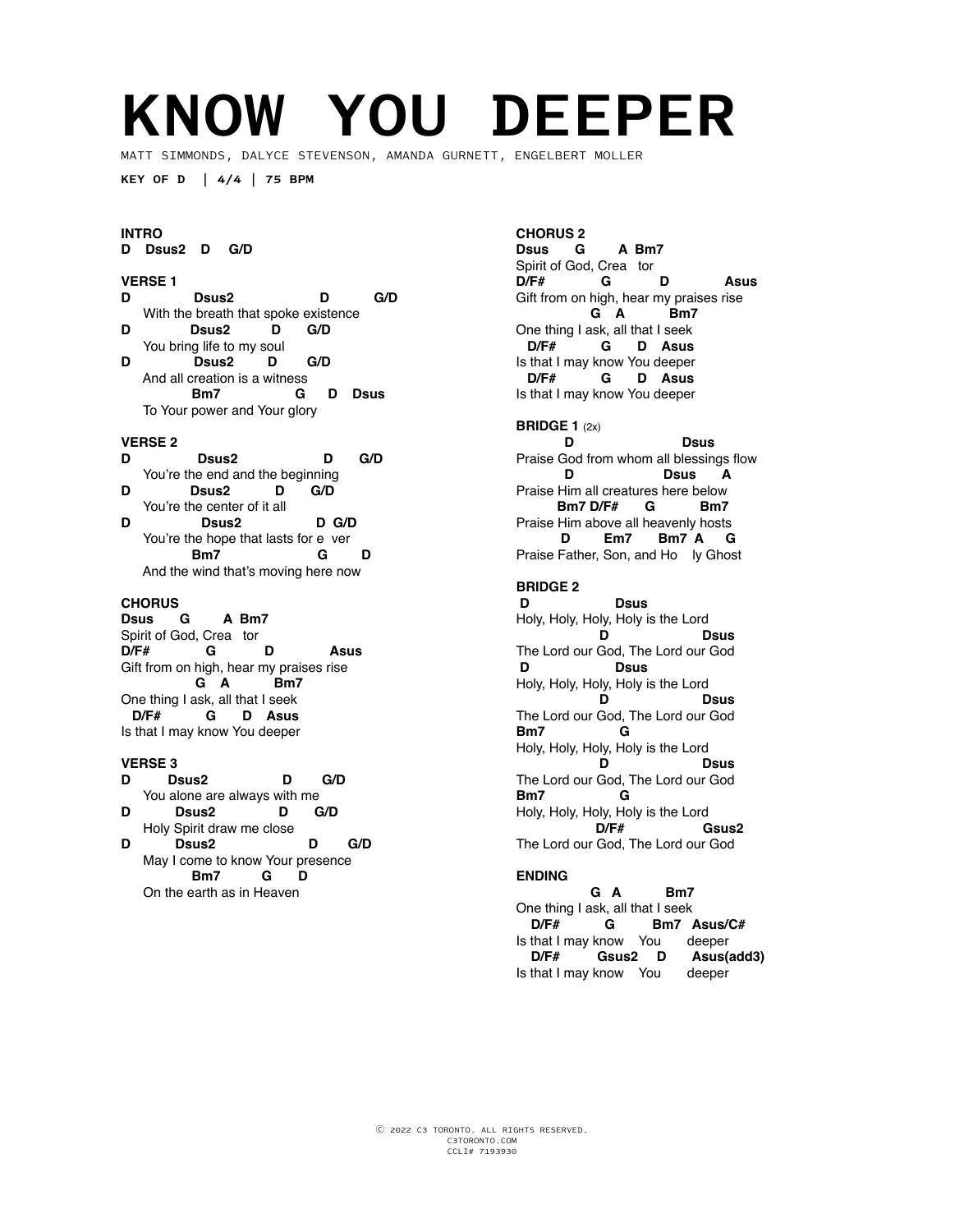# **KNOW YOU DEEPER**

MATT SIMMONDS, DALYCE STEVENSON, AMANDA GURNETT, ENGELBERT MOLLER

**4/4 | 75 BPM**

### **INTRO**

**1 1sus2 1 4/1** 

### **VERSE 1**

- **1 1sus2 1 4/1** With the breath that spoke existence<br>1  $\frac{1}{1}$  1  $\frac{1}{1}$  4/1 **1 1sus2 1 4/1**
- You bring life to my soul  **1 1sus2 1 4/1** And all creation is a witness
- **6m7 4 1 1sus** To Your power and Your glory

### **VERSE 2**

- **1 1sus2 1 4/1** You're the end and the beginning
- **1 1sus2 1 4/1** You're the center of it all
- **1 1sus2 1 4/1** You're the hope that lasts forever  **6m7 4 1**  And the wind that's moving here now

### **CHORUS**

**1sus 4 5 6m7**  Spirit of God, Creator  **1/3 4 1 5sus**  Gift from on high, hear my praises rise  **4 5 6m7**  One thing I ask, all that I seek  **1/3 4 1 5sus**  Is that I may know You deeper

- **VERSE 3 1** 4/1 You alone are always with me
- **1 1sus2 1 4/1** Holy Spirit draw me close **1 1sus2 1 4/1**
- May I come to know Your presence  **6m7 4 1**  On the earth as in Heaven

### **CHORUS 2**

**1sus 4 5 6m7**  Spirit of God, Creator  **1/3 4 1 5sus**  Gift from on high, hear my praises rise  **4 5 6m7**  One thing I ask, all that I seek  **1/3 4 1 5sus**  Is that I may know You deeper  **1/3 4 1 5sus**  Is that I may know You deeper

### **BRIDGE 1** (2x)

**1** 1sus Praise God from whom all blessings flow  **1 1sus 5**  Praise Him all creatures here below  **6m7 1/3 4 6m7** Praise Him above all heavenly hosts  **1 2m7 6m7 5 4** Praise Father, Son, and Ho ly Ghost

### **BRIDGE 2**

 **1 1sus**  Holy, Holy, Holy; Holy is the Lord  **1 1sus**  The Lord our God, the Lord our God  **1 1sus**  Holy, Holy, Holy; Holy is the Lord<br>1s  **1 1sus**  The Lord our God, the Lord our God<br>6m7 4 **6m7 4**  Holy, Holy, Holy; Holy is the Lord  **1 1sus**  The Lord our God, the Lord our God **6m7 4**  Holy, Holy, Holy; Holy is the Lord<br>1/3 4sus2 **1/3** The Lord our God, the Lord our God

### **ENDING**

 **4 5 6m7**  One thing I ask, all that I seek  **1/3 4 6m7 5sus(add3)**  Is that I may know You deeper  **1/3 4sus2 1 5sus(add3)**  Is that I may know You deeper